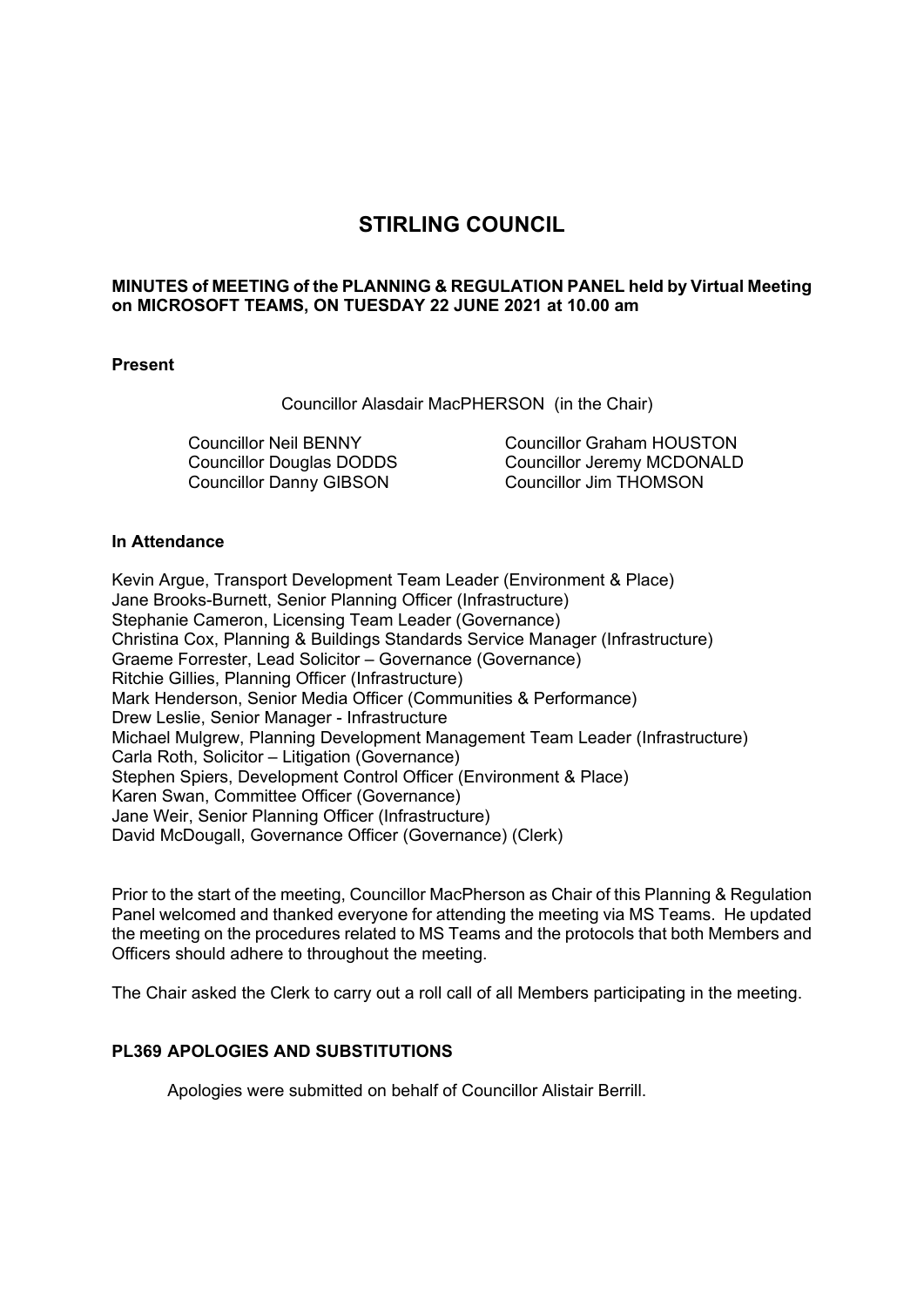## **PL370 DECLARATIONS OF INTEREST**

Councillor Danny Gibson declared a non-financial registerable interest in PL373 (The Co-op, Bridge of Allan – 21/00056/FUL) as Co-operative Party Member of Central Scotland and endorsed candidate for 2012 local government elections and confirmed he was content to remain and participate in the meeting.

## **PL371 URGENT BUSINESS BROUGHT FORWARD BY THE CHAIR**

There were no items of urgent business brought forward.

# **PL372 MINUTES**

The Minutes of the Planning & Regulation Panel held on 1 June 2021 were submitted for approval:

### **Decision**

The Planning & Regulation Panel approved the Minutes of the Meeting on 1 June 2021 as an accurate record of proceedings.

Councillor MacPherson as Chair of the Planning & Regulation Panel updated the meeting on the procedures related to MS Teams Hearing process and the protocols that all should adhere to throughout the next two items.

## **PL373 ERECTION OF CLASS 1 (SHOP), FORMATION OF NEW ACCESS, PARKING AND ALL ASSOCIATED WORKS AT CO-OPERATIVE FOOD, FOUNTAIN ROAD, BRIDGE OF ALLAN, FK9 4ET - THE CO-OP - 21/00056/FUL – HEARING**

A report by the Senior Manager – Infrastructure detailed a proposal that was being considered by Planning & Regulation Panel as the development had received more than five objections and required determination by Planning & Regulation Panel in accordance with the Council's Scheme of Delegation for determining planning applications.

The report formed the Report of Handling for the planning application in compliance with the Town and Country Planning (Development Management Procedure) (Scotland) Regulations 2013.

A Hearing request had been made within timescales according to procedure in order to have the opportunity to address the Panel.

The Planning Officer introduced the report and updated Members with the presentation of maps of the proposed site.

# Applicant's Agent

David Campbell, North Planning & Development, presented his case on behalf of his client in support of the application.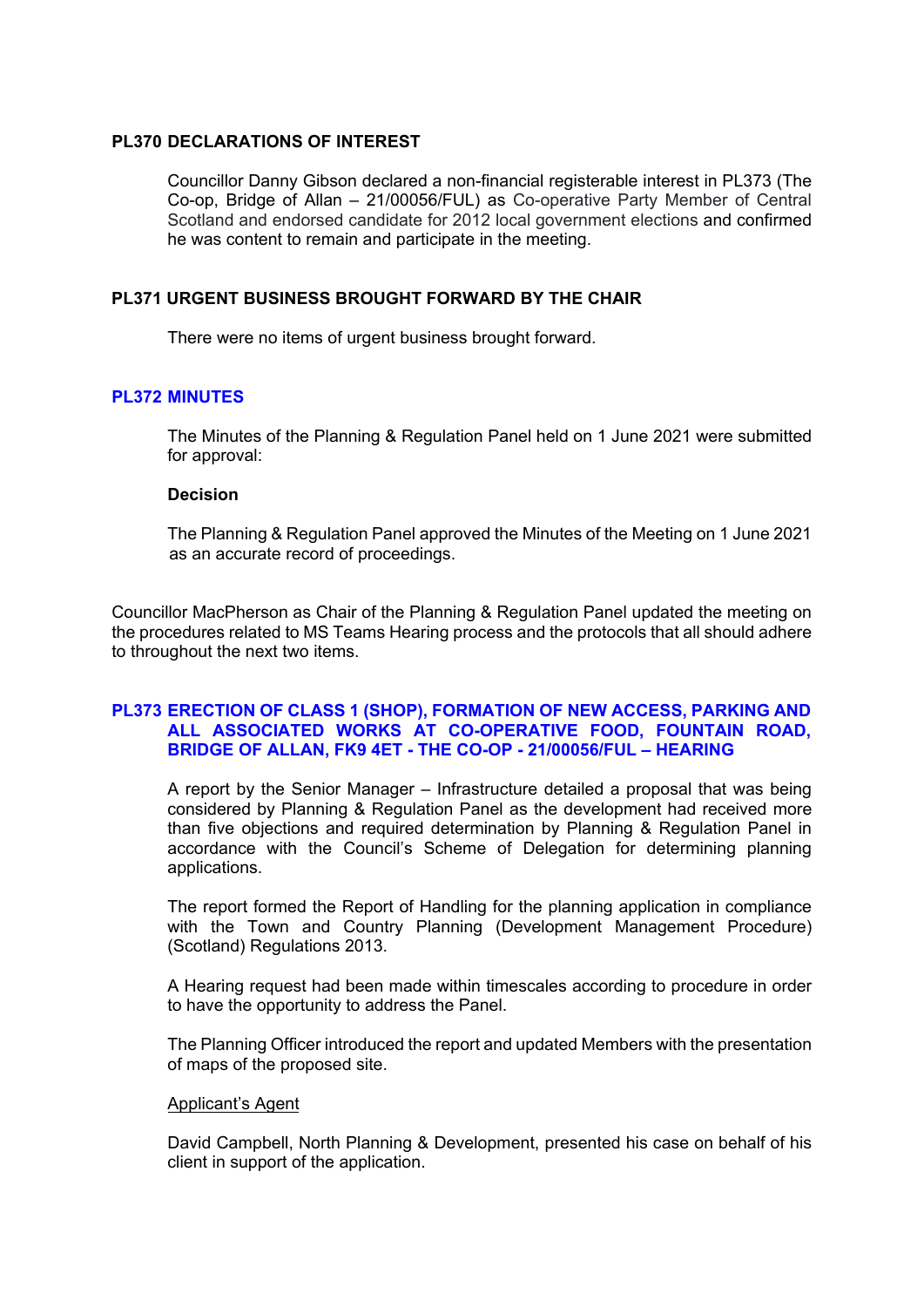Co-op stores were at the heart of local life in towns and villages across Scotland and the rest of the UK, and the new Co-op store proposed at Fountain Road showed that the Co-op could provide an improved, modern and high quality shop. The proposal would have energy efficient measures in the building construction and store fit out, by being located centrally by allowing for easy access for staff and customers to walk or cycle. Along with a new cycle parking facilities and electric vehicle charging points, all in-store waste would be separated and recycled either by return to the Co-op depot and onward recycling or by food being redistributed to local charities. The application was for the demolition of the existing Co-op and the construction of a new building on the same site that would provide a new, more modern and improved Co-op for Bridge of Allan.

With the existing store was no longer fit for purpose, the new store had been designed to be light, bright and accessible for everyone. It would have wide aisles for buggies and wheelchairs, and the improved storage area would allow better replenishment of stock. More shelf space would allow a wider product range to be provided and deliveries to the store would be at sensible times and never in the middle of the night, and the new Co-op incorporates a free-to-use ATM.

An earlier application, which had proposed the new building to be at the corner of Fountain Road and Keir Street was withdrawn as the Planning & Roads Department and Community Council were not supportive. Following consultation with the Community Council on the revised proposal, they indicated that they were supportive of the changes that had been submitted.

He thanked the Panel for the opportunity to present the case on behalf of his client.

The Chair thanked Mr Campbell for his presentation.

#### **Objector**

Mr Colin Morrow presented his case in objection to the application.

Mr Morrow and his wife had lived in Bridge of Allan for over 30 years and share a boundary wall of over 30 metres with the carpark of the Co-op that was jointly owned between the Co-op and Stirling Council.

A major concern was that only once the application had been approved by Panel that the Co-op would go into discussion with the objector as the homeowner about the adjacent boundary wall, appropriate drainage and any future damage that would happen.

Mr Morrow did not object to the principle of the application but would propose that the adjacent boundary wall and drainage concerns be included within Conditions to ensure that any future damages would be addressed for consideration.

He thanked the Panel for the opportunity to address the Panel.

The Chair thanked Mr Morrow for his presentation.

Following a Members question, the Development Control Officer confirmed that a Construction Management Plan would be in operation throughout the construction of the new building whilst the existing shop was still in operation.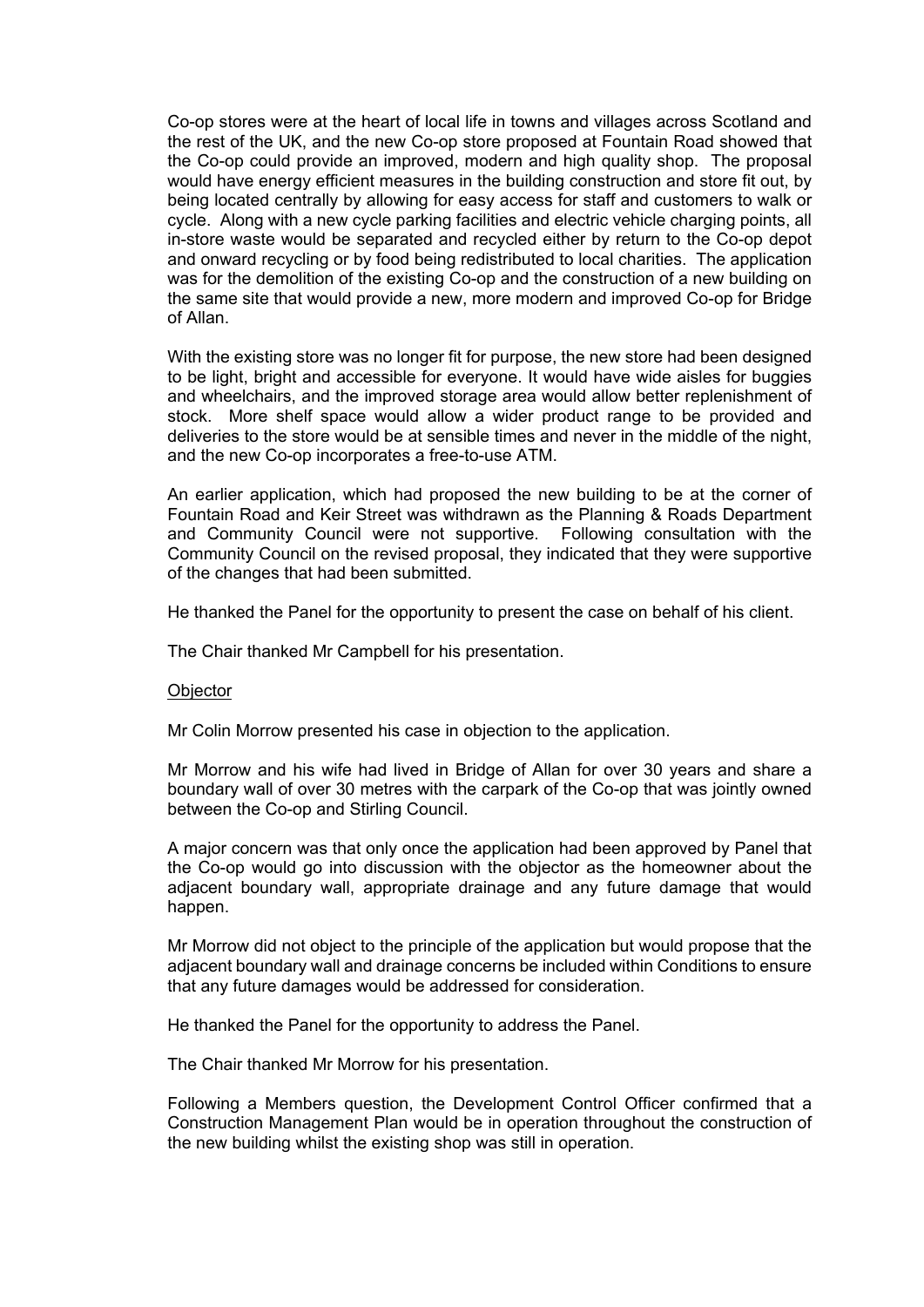There were concerns raised by a Member about the boundary wall and drainage within the site carpark. The Planning & Building Standards Service Manager confirmed although the boundary wall was not a planning matter, an Advisory note could be added requiring that the applicant consider undertaking a structural survey and identify remedial action to be undertaken by the developer to ensure that boundary walls were structurally unaltered by development. Mr Campbell also confirmed that they would work with the neighbours in respect to the above.

The Planning & Building Standards Manager also confirmed that a supplemented Condition 2 could be included that required the applicant to provide plans of current and proposed ground levels to be approved by the Planning Authority. The reason for this condition should also include to fully understand proposed land raising throughout the site and any implications for surface water discharge.

The Panel also noted concerns raised about the location of the disabled parking bays and the number of parking spaces in the car park. The Development Control Officer confirmed that all disabled parking spaces complied with legislation and were located appropriately. He also confirmed that the number of spaces, which was an increase, would be able to service the Co-op, Church and adjoining shops.

### **Decision**

The Planning & Regulation Panel agreed to approve the application subject to

- 1. conditions listed and in Appendix 1 to the submitted report
- 2. a supplemented Condition 2 to include a requirement to provide plans of current and proposed ground levels to be approved by the Planning Authority. The reason for this condition should also include 'to fully understand proposed land raising throughout the site and any implications for surface water discharge'; and
- 3. an Advisory note that the applicant considers undertaking a structural survey and identifies remedial action to be undertaken by the developer to ensure that boundary walls were structurally unaltered by development.

(Reference: Report by Senior Manager – Infrastructure, dated 11 June 2021, submitted)

> The Chair adjourned the meeting at 10.50am to allow Applicant Agent and Objector to leave the meeting.

> The Meeting reconvened at 11am, noting All Elected Members, previously noted, present.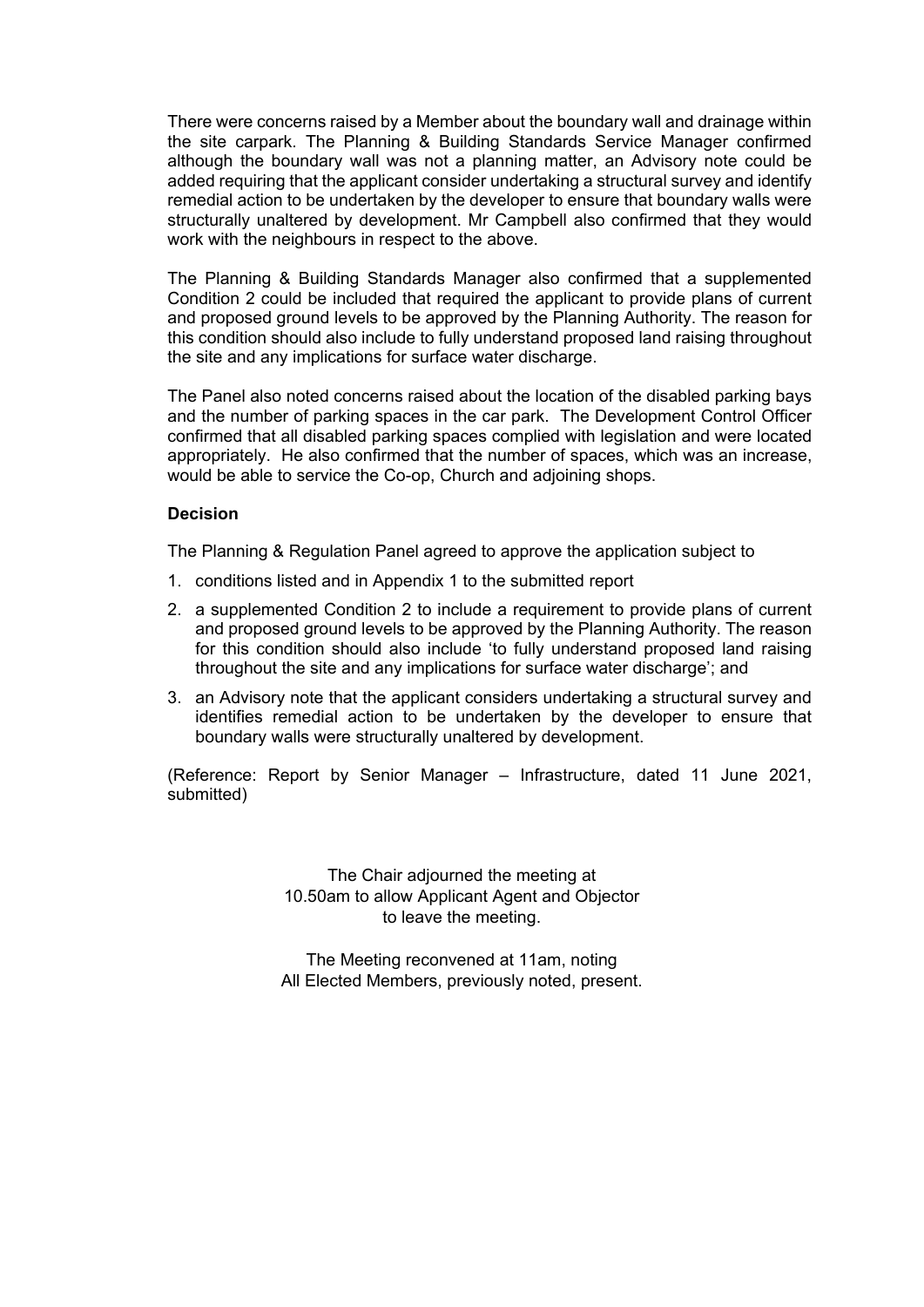#### **PL374 APPLICATION UNDER SECTION 42 OF THE TOWN AND COUNTRY PLANNING (SCOTLAND) ACT TO VARY THE TERMS OF CONDITION NO. 2 ON PLANNING PERMISSION 03/00487/DET AS AMENDED BY CONDITION 1 ON PLANNING PERMISSION 14/00707/FUL, TO ALLOW THE SALE OF A RANGE OF ANCILLARY GOODS AT HOMEBASE, 23 SPRINGKERSE RETAIL PARK, STIRLING, FK7 7LL - B&M RETAIL LTD - 21/00053/FUL– HEARING**

The Senior Manager – Infrastructure submitted a report that sought permission by B&M Retail Ltd under Section 42 of the Town and Country Planning (Scotland) Act to vary the terms of Condition No. 2 on planning permission 03/00487/DET to allow the sale of a range of ancillary goods.

A written request was received from Councillor Flannagan to remit this application to the Planning and Regulation Panel for determination.

The report formed the Report of Handling for the planning application in compliance with the Town and Country Planning (Development Management Procedure) (Scotland) Regulations 2013.

A Hearing request was made within timescales according to procedure in order to have the opportunity to address the Panel.

The Planning Officer introduced the report and updated Members with the presentation of maps of the proposed site.

#### Applicant

Mr Simon Arora, Chief Executive of B&M retail Ltd presented his case on in support of the application.

By March 2021, B&M had 681 stores operating across the UK and aimed ultimately to open a minimum of 950 stores by 2030. The company already operated a store at Kerse Road and prior to seeking permission to occupy the former Homebase, had examined whether there was scope to increase the size of the unit and provide an external garden centre. Unfortunately, the existing store occupied a constrained location with no scope to expand or redevelop within the confines of the site.

B&M had signed a lease on the existing store until mid-2024 and would ensure that all existing employees would be retained along with an additional 70 full and part-time positions, which would be created within the new store. The existing store would therefore continue to contribute to the local economy.

The former Homebase/Argos store had been vacant for well over 2 years and there was no realistic prospect of enabling the unit to be re-occupied without varying the terms of the existing permission.

B&M were conscious of the concerns raised by Officers in relation to varying the terms of the existing condition. With this in mind, they deliberately sought to amend the scope of the proposal limiting the total additional goods which could be sold to 550 sq.m. This amounted to less than 10% of the current floor-space within the unit and may be compared with the 8.3% already permitted when occupied by Homebase/Argos. It represented a bespoke condition specifically tailored to requirements and recognised that the majority of goods which B&M would sell within the store, could be sold within the terms of the existing permission.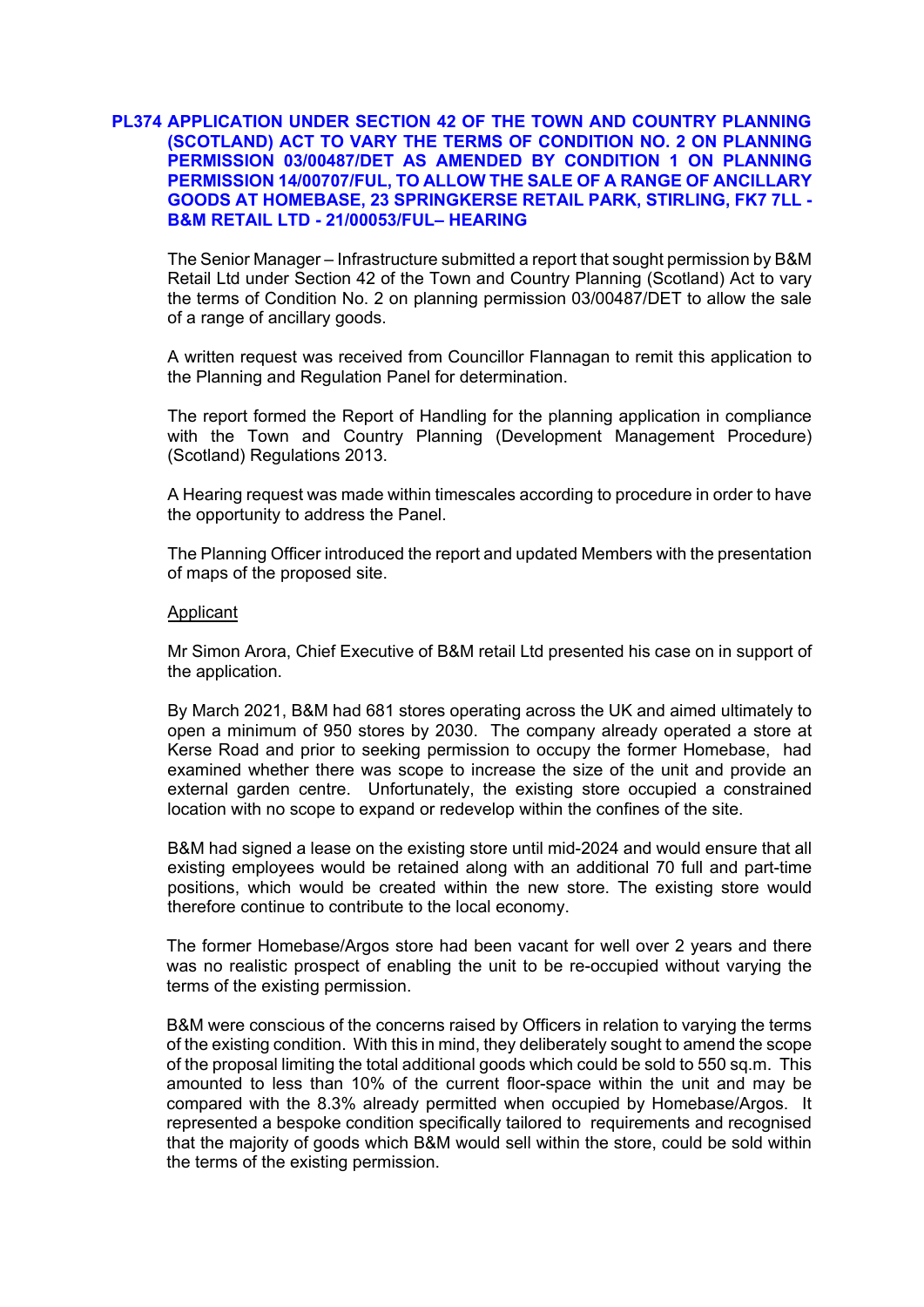In response to the planning officer's report , Mr Arora confirmed B&M were happy to delete the 5% allowance for additional non-bulky goods to be sold under the terms of condition 2b, thus limiting the variation to 550 sq.m. in total.

If planning permission were granted it would commit B&M to investing a further £500,000 in refurbishing the store with a further £200,000 invested by the landlord. New staff recruited from the local community, which B&M would also be prepared to commit to through an operational and employment training plan, would be recruited and who would benefit from the company's class-leading training programme.

If there was any remaining doubt as to the substantial social and economic benefits of the proposal, the company would accept a personal permission which would enable the sale of goods to revert back to those already permitted, re-affirming their commitment to working with the Council in respect of its desire to promote inward investment and jobs.

Mr Arora thanked the panel for the opportunity to address the Panel.

The Chair thanked Mr Arora for his presentation

In response to Members questions, Mr Arora clarified details of the employmenttraining programme and the commitment to recruit locally. He also explained the breakdown of goods that would be sold over the existing and proposed store.

Councillor Thomson proposed the Officers recommendation but received no seconder.

Councillor MacPherson moved to approve the application, seconded by Councillor Benny.

The Planning & Building Standards Service Manager requested a recess to speak over the proposed approval of the application.

> The Chair adjourned the meeting at 11.30am to allow clarification in respect to the proposed approval of the application.

The Meeting reconvened at 12 noon, noting All Elected Members, previously noted, present.

#### Motion

The Planning & Regulation Panel agrees to defer the application and ask officers to provide more detailed information on Policy 2.7 of the LDP specifically criteria I, II, III in respect of the applicant's submission on these matters and officers considerations of them.

Moved by Councillor Alasdair MacPherson, seconded by Councillor Neil Benny.

The Motion was unanimously agreed.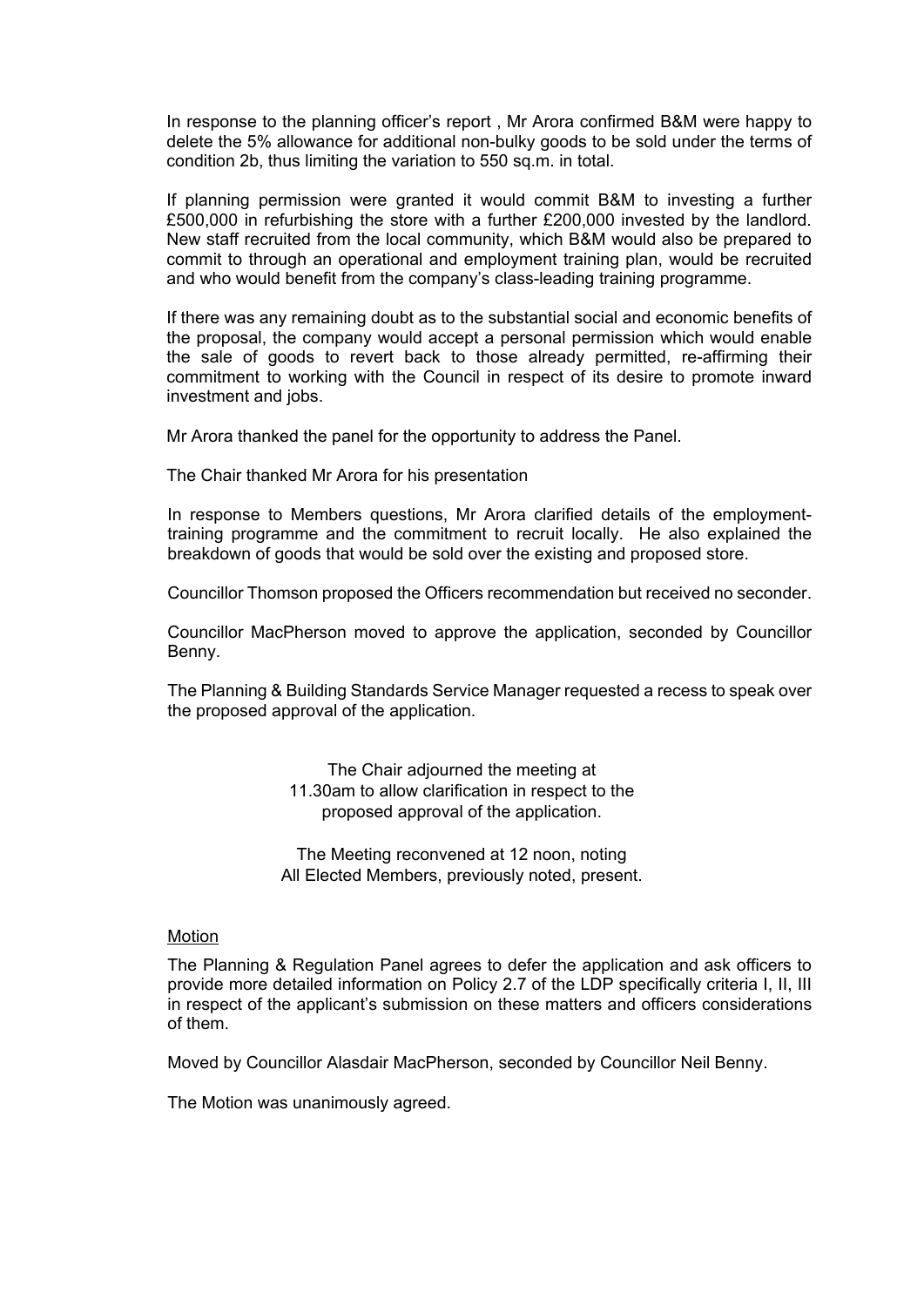#### **Decision**

The Planning & Regulation Panel agreed to defer the application and ask officers to provide more detailed information on Policy 2.7 of the LDP specifically criteria I, II, III in respect of the applicant's submission on these matters and officers considerations of them.

(Reference: Report by Senior Manager - Infrastructure, dated 10 June 2021, submitted)

> The Chair adjourned the meeting at 12.01pm to allow Applicant to leave the meeting.

The Meeting reconvened at 12.01pm, noting All Elected Members, previously noted, present.

#### **PL375 ERECTION OF 117 DWELLING HOUSES, FORMATION OF ACCESS, OPEN SPACE, LANDSCAPING, SUDS AND ASSOCIATED INFRASTRUCTURE AT LAND AT CUSHENQUARTER FARM, PLEAN - PERSIMMON HOMES EAST SCOTLAND & STORY HOMES SCOTLAND LTD - 19/00086/FUL**

A report was submitted by the Senior Manager – Infrastructure that detailed that an application was presented to the Planning & Regulation Panel on 2 February 2021. The decision of the February Panel was to continue the application to allow Officers to negotiate with the applicant a socio-economic regeneration benefit in line with Local Development Plan policy.

Detailed planning permission was sought by Persimmon Homes (East Scotland) Ltd and Story Homes Scotland Ltd to develop land on the south eastern edge of Plean for a residential development comprising 117 units with associated access, open space, landscaping and infrastructure.

The application was a major planning application under the terms of the Town and Country Planning (Hierarchy of Developments) (Scotland) Regulations 2009.

The Report of Handling for the planning application was set out in Appendix A.

The Planning & Building Standards Service Manager updated the Panel on the position of the application.

In response to Members questions on contributions versus scale of the development and Section 75 agreement (recommendation 2 of the submitted report), the Solicitor – Litigation requested the Panel go into private session to detail legal matters.

> The Chair adjourned the meeting at 12.08pm to allow legal matters to be clarified.

The Meeting reconvened at 12.31pm, noting All Elected Members, previously noted, present.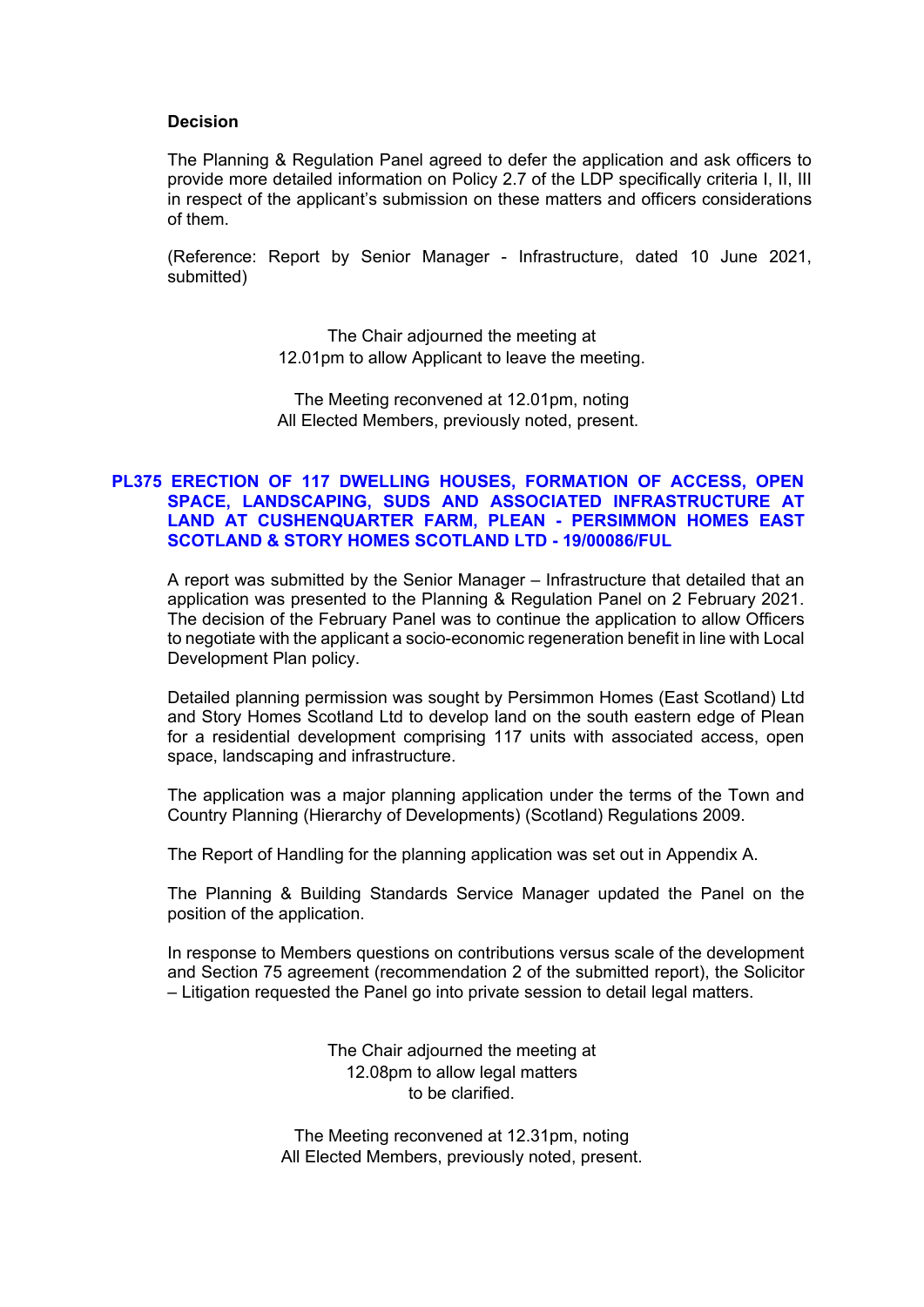#### Motion

The Planning & Regulation Panel is asked to be minded to approve the application subject to:

- 1. draft conditions set out within Appendix 1 to the report of Handling which is included as Appendix A to this report; and
- 2. a Section 75 Legal Agreement. In the event that a suitable project cannot be identified by Planning Authority during negotiation of the Section 75 Agreement, then the planning permission decision notice will be issued without a specified developer contribution toward socio-economic regeneration.

Moved by Councillor Neil Benny, seconded by Councillor Jeremy McDonald.

### Amendment

The Planning & Regulation Panel agrees to refuse the application as:-

- 1. the proposal is contrary to the Local Development Plan (LDP) from 2018 because the development is not providing a community benefit as required by the Key Site Requirement of the Local Development Plan and the proposed socio-economic regeneration benefit stated in 2.1 of the submitted report is wholly inadequate and did not provide sufficient scale to social-economic regeneration for Plean which is contrary to the LDP Vision and Spatial Strategy; and
- 2. the proposed contributions are not proportionate to the scale of the development for the proposed development.

Moved by Councillor Alasdair MacPherson, seconded by Councillor Jim Thomson.

On the roll being called, the Members present voted as follow:-

| For the Amendment (5)            | <b>Councillor Douglas Dodds</b><br><b>Councillor Danny Gibson</b><br><b>Councillor Graham Houston</b><br>Councillor Alasdair MacPherson<br><b>Councillor Jim Thomson</b> |
|----------------------------------|--------------------------------------------------------------------------------------------------------------------------------------------------------------------------|
| <b>Against the Amendment (2)</b> | <b>Councillor Neil Benny</b><br><b>Councillor Jeremy McDonald</b>                                                                                                        |

The Amendment was carried by 5 votes to 2 votes and became the Substantive **Motion** 

On the roll being called for the Substantive Motion, the Members present voted as follows:-

| For the Substantive Motion (5)     | <b>Councillor Douglas Dodds</b><br><b>Councillor Danny Gibson</b><br><b>Councillor Graham Houston</b><br><b>Councillor Alasdair MacPherson</b><br><b>Councillor Jim Thomson</b> |
|------------------------------------|---------------------------------------------------------------------------------------------------------------------------------------------------------------------------------|
| Against the Substantive Motion (2) | <b>Councillor Neil Benny</b><br><b>Councillor Jeremy McDonald</b>                                                                                                               |